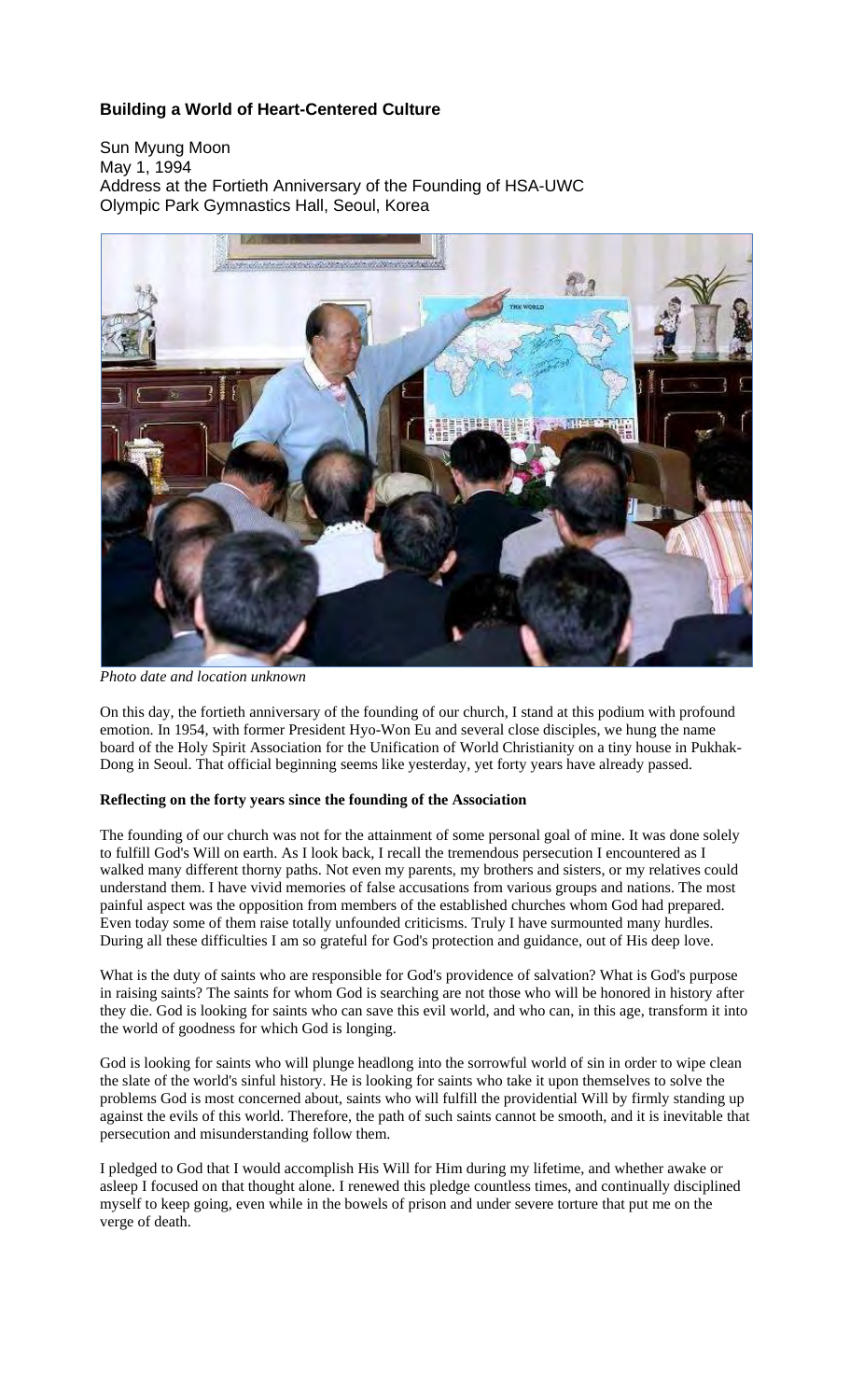#### **God's motive for creating humankind was true love**

God's Will does not belong only to those who believe. The Will of God governs all people and all of creation. It is not something vague. The Will of God is the purpose of creation, that is, the ideal of creation that was in God's heart from the beginning of time. All things of the universe and humankind were created according to that purpose of creation.

Why would the eternal absolute God need to create? What does God absolutely need? Would it be material things, knowledge or power? If God wanted any of those things He could create them at any time. God can conduct Himself freely. However, the only thing that even God cannot control according to His Will is true love. True love can be found only through a mutual relationship with a partner. One cannot feel love by oneself.

This is the reason God needed the material world as a counterpart. God created the world for the ideal of true love. We can look at the mineral kingdom, the plant kingdom or the animal kingdom, although they are at different levels, and see that they were all created in pairs of subject and object partners in order to be able to engage in give-and-take action, harmonize and complement each other.

Furthermore, human beings, as representatives of and the center of the world of creation, were created as the closest object partners for God's true love. For this reason, God needs human beings to realize His purpose of true love. From this perspective, we can understand how precious is the value of human beings as the object partners for God's true love.

God established true love as His ideal of creation, the highest and most absolute value. Even the absolute God desires to submit absolutely in front of true love. Likewise Humankind and the rest of creation, which were created through such a principle, become absolutely obedient before true love. All of life's energies are interconnected and directed toward the higher level of true love. The order of the universe and the value of each created being are decided based on this principle.

The relationship between God, who has a heart of true love, and humankind is a vertical relationship of parent and child. Adam and Eve, who were created as God's son and daughter, were the first to receive God's parental love and experience the heart of children as they grew up. During their growth, they could also feel the heart of brother and sister for each other. Next, after being blessed in marriage by God, they were to become a couple, and by loving each other they were to experience the heart of a husband and wife. Finally, after having children and loving them as true parents, they were to feel the heart of parents and also experience the parental heart through which God loved them as children. These different experiences of the heart: the heart of children, the heart of brother and sister, the heart of husband and wife, and the heart of parents, are called the "four great realms of heart."

The perfection of humankind requires a complete understanding of these four great realms of heart under the true love of God. The foundation for this is the ideal family. A family that embodies the four great realms of heart is the smallest unit of humankind that fulfills God's ideal of creation.

God, who is the origin and Lord of true love, is in the position of a father who intends to bequeath unchanging true love to all people as His children. Through true love, complete harmony and unity can be achieved. Furthermore, for those who receive this true love, the right to live together and the right to act together naturally ensue. Therefore, as God's children, we can all move and work together with God. People who are intoxicated by God's true love would have joy and the ideal, and they would naturally give true love to those around them and to their descendants. That would have been the fulfillment of the original ideal of the creation.

#### **True love takes the shortest and most direct route**

Unfortunately, the first human ancestors fell because of the false love of an archangel. Consequently, they could not become a couple of true love. They had children without God's Blessing and became false parents and false ancestors. As a result, our ancestors could not be born from true ancestors or true parents; they were born of a lineage God did not want.

When we look at the natural world, even though all things are at lower levels, they are all in harmony in the order of love. Only in the world of Men people is this order not maintained. The result has been evil, conflict and suffering. However, God cannot abandon this world even though it is the opposite of His Will. So He has been working to restore this evil, fallen world to the ideal world of creation. That is the providence of salvation.

The providence of salvation is the providence to restore the purpose of creation. It is the providence of recreation. Following the Will of Heaven, religions have played the major role in the providence of restoration. Religions were established for the purpose of restoring the original ideal family and the ideal world, based on God's true love and the ideology we call "True Parentism."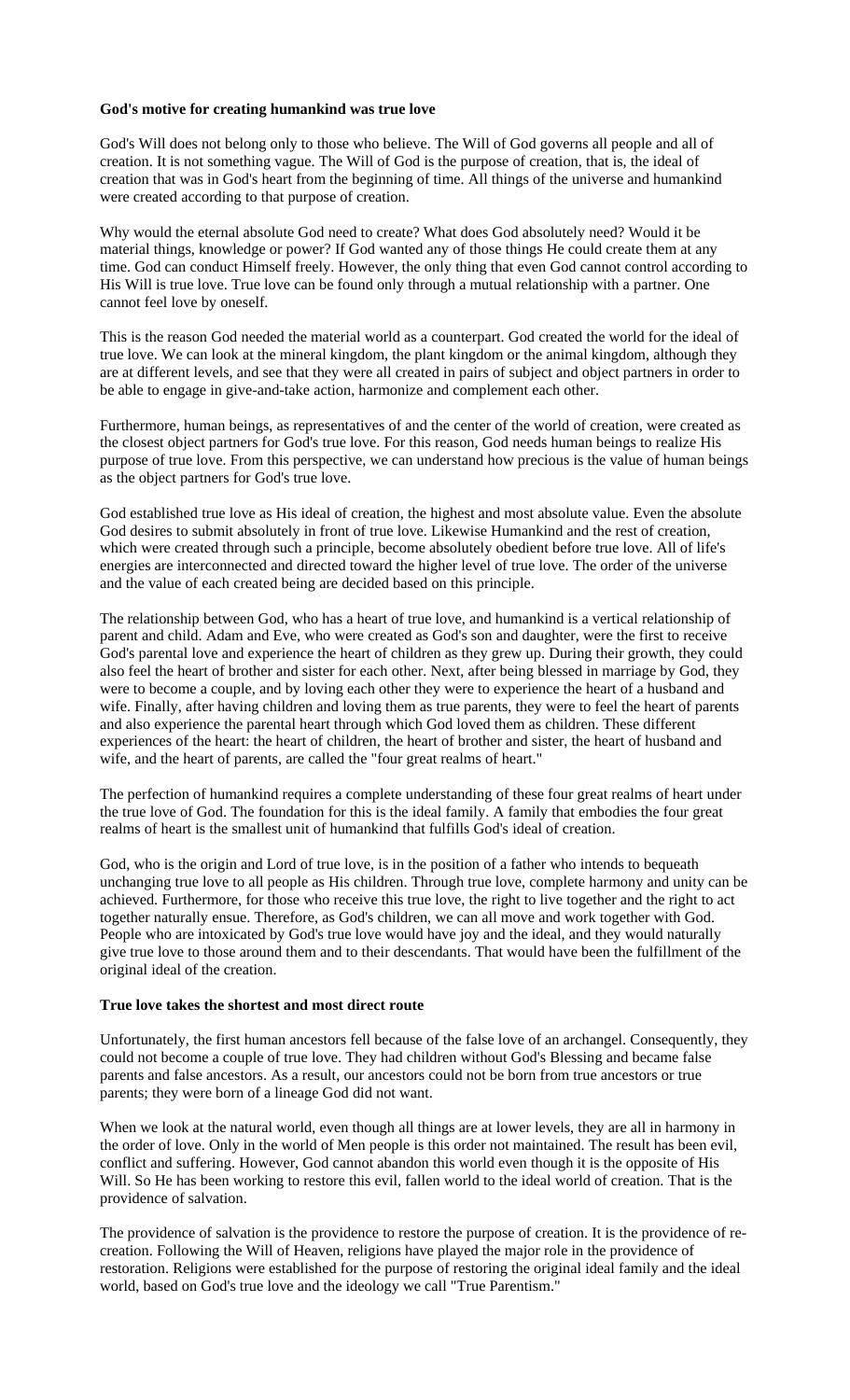The Messiah is the one who comes as the True Parent, with the crucial responsibility to get rid of everything that sprouted from the false root originating from the false parents, and to restore the original ideal world of creation. To restore this world through true love and true family, someone first needs to establish the internal position of True Parents. God called me for the sake of accomplishing this mission. Because of the Fall, the original ideal was not realized. To accomplish the providence of recovering what was lost, God established religions and then sent the Messiah.

God's unchanging purpose is to realize the ideal world of true love. The purpose of religion is fulfilled with the appearance of true love and the ideal family. Conversely, if a religion exists for a different purpose, or only for itself, then although that religion may talk about God, it does not have anything to do with Him. God and the world do not exist for the sake of religions. Religions were established for the sake of accomplishing God's Will to restore true love and the world of true families. My forty years of efforts in developing interfaith, academic, educational, ideological, cultural, artistic, media-related, scientific, technological, and business projects worldwide have all been directed toward this purpose.

I have devoted and invested my life to accomplish all this. I have lived with the heart of the Heavenly Parent and loved the different peoples of the world more than my siblings and more than my parents who gave birth to me. I surmounted imprisonment and miserable persecution, and transcended the fear of death. The way of true love is the shortest way. In the realization of true love, there can be no conditions or excuses, and nothing can stand in its way.

The only direct way is to sacrifice oneself and give to others. I am grateful to the many people who are showing their appreciation for my worldwide achievements. However, more important than the external results are the motives and processes by which they are achieved.

None of this work has been accomplished under pleasant conditions or in a favorable environment. All these achievements were built on the foundation stones that I laid with the single-minded conviction to accomplish the Will of God on earth, for which I mobilized all my enthusiasm and sincerity, and invested everything. Throughout my struggles, I continuously invested for the growth and protection of this righteous work by standing firm against all the winds of evil.

#### **Establishing the true heart-centered culture and the Blessing**

Ladies and gentlemen, God wants a religion that stands in the parent position to govern this age. God wants a religion whose followers live with the heart of parents. I myself have been teaching "True Parentism," which means to educate each person to become a true parent who embodies this tradition. I guide people to first become true parents in the family and then to become true parents of their tribe by fulfilling their mission as tribal messiahs. We have to become a religion that embodies and practices the heart of true parents in order to realize God's Will in this world of conflict, hatred and evil. Those religions that despise other religions and denominations and have contempt for them are a hindrance to the accomplishment of world peace and God's providence.

A peaceful world of harmony is destined to emerge. However, what is the reality of the world around us? Even though we say that the Cold War is over, there are so many tensions and conflicts that need to be resolved. Our task is to establish the age of the harmonious one-world family by fundamentally solving the conflicts between races and the struggles between religions. This task can be accomplished only with True Parentism.

We who stand on the foundation of forty years of pioneering by the Unification Church, and who have welcomed the True Parents and the Completed Testament Age, need to build a new world based on a true heart-centered culture. Each person becomes a substantiation of that ideal when he or she becomes one with God in a true parent-child relationship. That is what creates happiness, in the harmony of love.

Although this realm of heart, built with true love, is small, it is connected to the universe. The vibrations of everything happening within it are transmitted to all of the creation and the spirit world. This is because the entire cosmos, including the spirit world, exists under the same principle of the true love of God.

The vertical true love relationship between God and human beings is the source of ideal true love in human relationships. The perfection of that love is attained in the ideal family that manifests the four great realms of heart. A true heart-centered culture blooms in the realm of an ideal family, in which the heart of peace, happiness, freedom and ideals can be felt and experienced in life. In such a world, religion would not be needed. We would not require the special consciousness of faith, because our whole life would be one of attending God and living together with Him with one heart in the realm of true love. That would be the reality of living in the kingdom of heaven with God's blessings to "be fruitful, multiply, and have dominion over all things."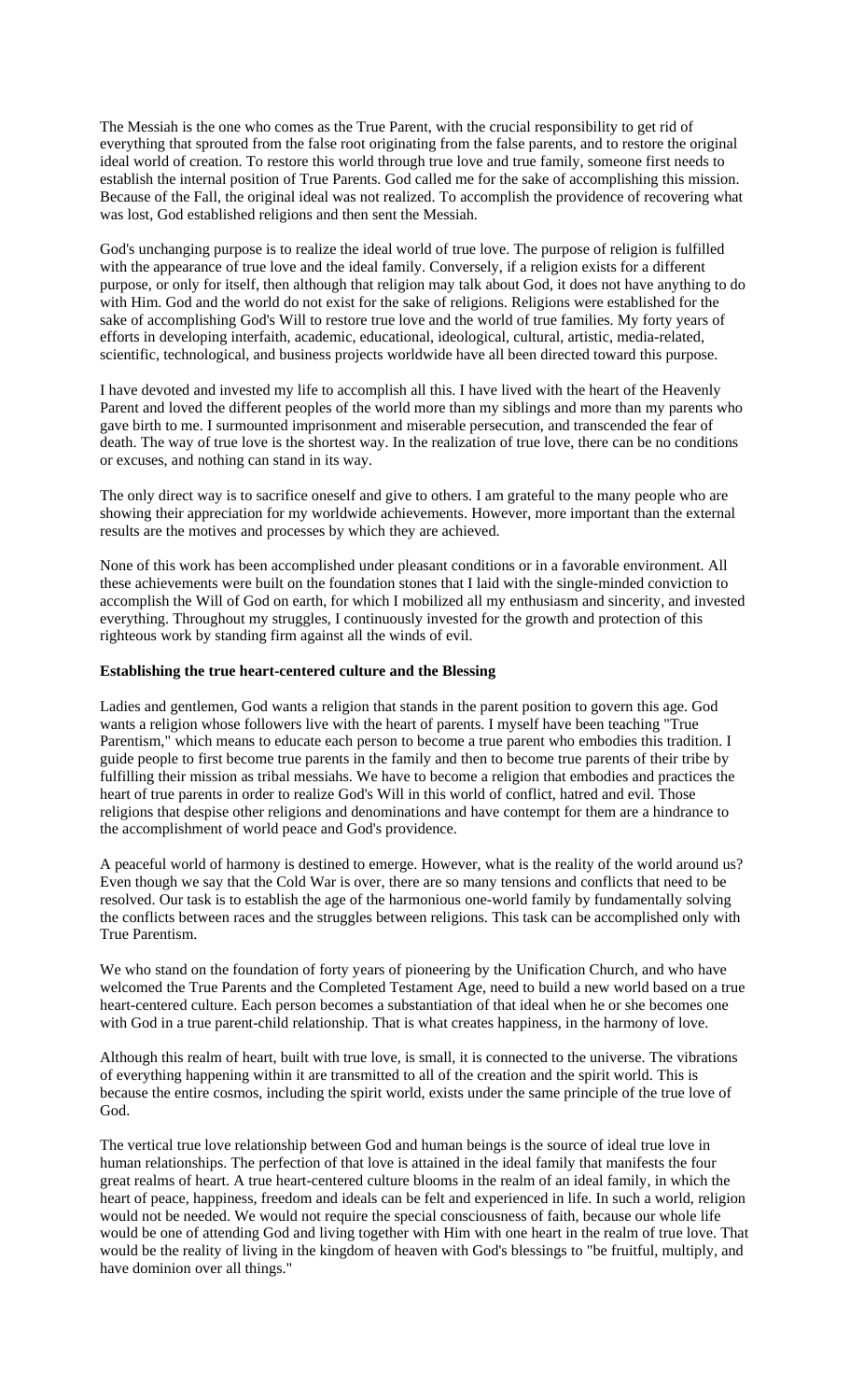This is the fulfillment of God's ideal and His purpose of creation. In order to establish a world of true heart-centered culture, we need to develop our personality through education in true love and True Parentism, and we need to expand the movement that creates families of true love that have received God's Blessing. Under that Blessing, we can become ideal couples and families by continuously training ourselves through a life of faith in which we practice true love by living and investing for the sake of others.

The only way the world and all humanity can expect to have a bright future is by surmounting the habits of extreme self-centeredness, individualism and materialism. This is the only way we can protect people from immorality, the corruption of youth and the breakdown of families.

Only though the family-centered movement of true love, established through international holy weddings, can we solve the conflicts between peoples and races. These weddings achieve the miracle of establishing ideal families of true love according to the Will of Heaven, overcoming the barriers of religion and race. Next year, many more religions will participate in the international holy wedding of 360 thousand couples.

Also, I am educating people about the concept of a "mother of true love" through the activities of the Women's Federation for World Peace. When all women raise and educate their children with the heart of a true mother, ideal families will be formed. Now the time has come for the women who understand God's Will to educate fallen men. This movement will spread to all parts of the world.

#### **Projects to support the development of a heart-centered culture**

Religion carries great responsibility for the process of establishing a true heart-centered culture throughout the world. World peace cannot be realized without harmony and cooperation among religions. I have been investing all my energy to accomplish this goal. In the future, too, I will take the lead in breaking down the barriers between religious people and organize a concerted effort to realize God's Will on earth. I will endeavor to help religions see the good in each other by actively supporting the Interreligious Federation for World Peace, distributing copies of the book World Scripture, and educating people. In the future, religious people will realize God's Will through practice, cooperating and setting an example.

Many different organizations that I have established will become increasingly active. They include a variety of organizations that have been laying the foundation to solve the substantial and real problems of the world.

The Federation for World Peace, composed of former and current heads of state, will continue its endeavors to mediate in the conflicts of this world and the tensions among nations, as well as to maintain peace. The International Federation for Victory over Communism and the Citizens Federation for the Unification of the Fatherland, equipped with Godism and head-wing thought, will continue to actively refute the philosophies and ideologies that promote hostility among the nations of the world. We can foresee that, with the advances in science and technology, especially the ongoing revolution in communications technology, humankind in the future will transcend and reformulate these ideologies.

To mention another issue, people's boundless pursuit of self-centered desires has given rise to environmental problems such as pollution of the atmosphere. Our ability to correct these conditions will have a direct bearing on the future of all humanity. What future is there for humankind if we fail to educate the leaders of the next generation to resist self-centered thinking and carnal desires?

To solve the problems, we have to establish absolute values, based on True Parentism and the practice of true love. When humanity is safely settled on the foundation of families that are based on unchanging love, vertically and horizontally connected in the four great realms of heart, the modern conveniences of civilization will lead to authentic happiness.

This is the value of the dedicated educational and practical efforts of conscientious academics as expressed in the activities of the Professors World Peace Academy and the International Conference on the Unity of the Sciences, affiliates of the International Cultural Foundation. I also plan to publish an encyclopedia in an effort to educate the new generation. My work maintaining various educational organizations and supporting academic activities have the same goal. Beginning with Sun Moon University in Korea and the University of Bridgeport in the United States, I have plans to establish a world university federation. It will be an educational foundation for the coming world of true, heartcentered culture.

Greeting the information age by supporting the mass media industry, newspapers and broadcasting worldwide, we are, through a well-directed media work, offering social education on a vast scale.

No one knows the heartbreak of God over the situation of starvation in the world. I have been developing